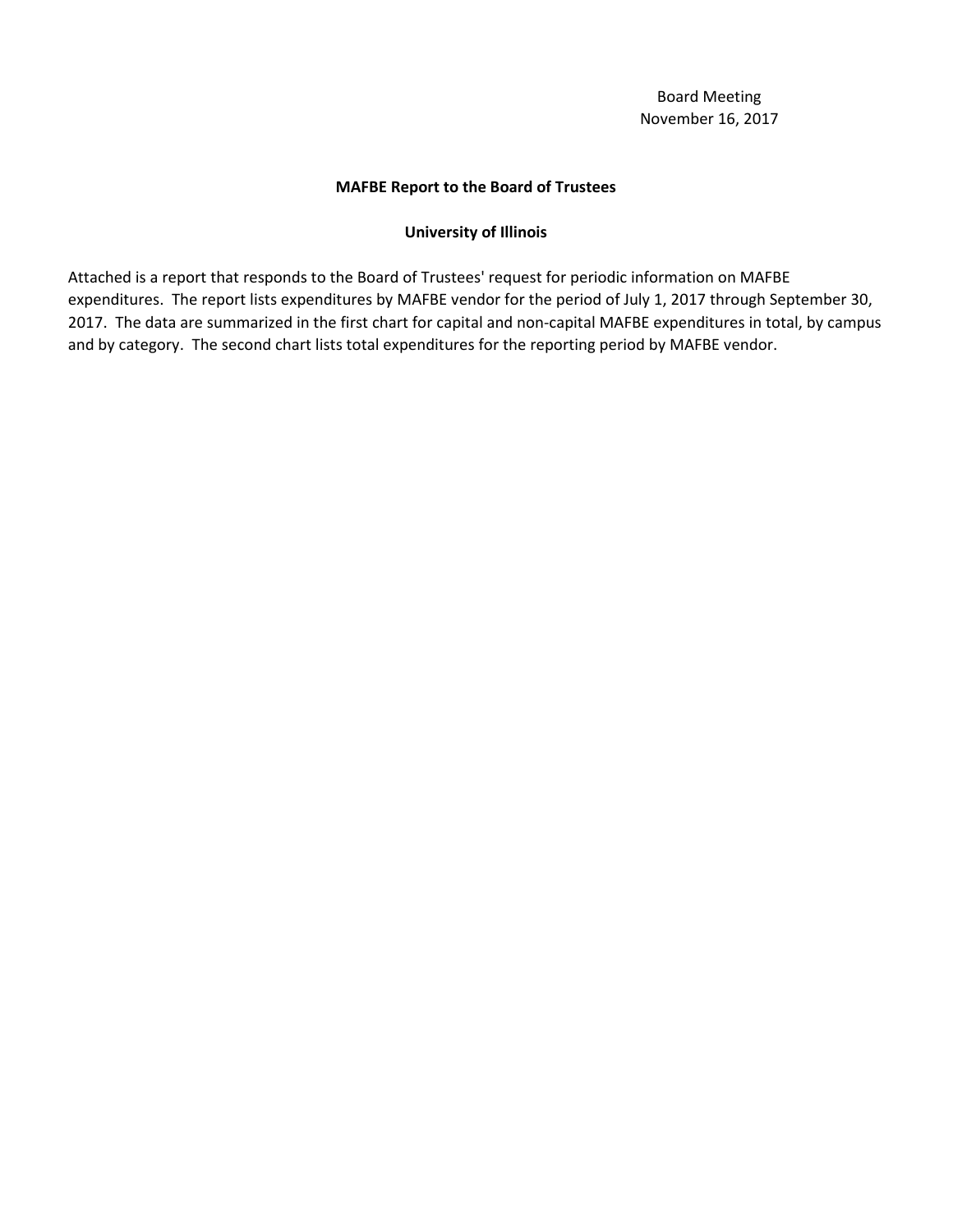

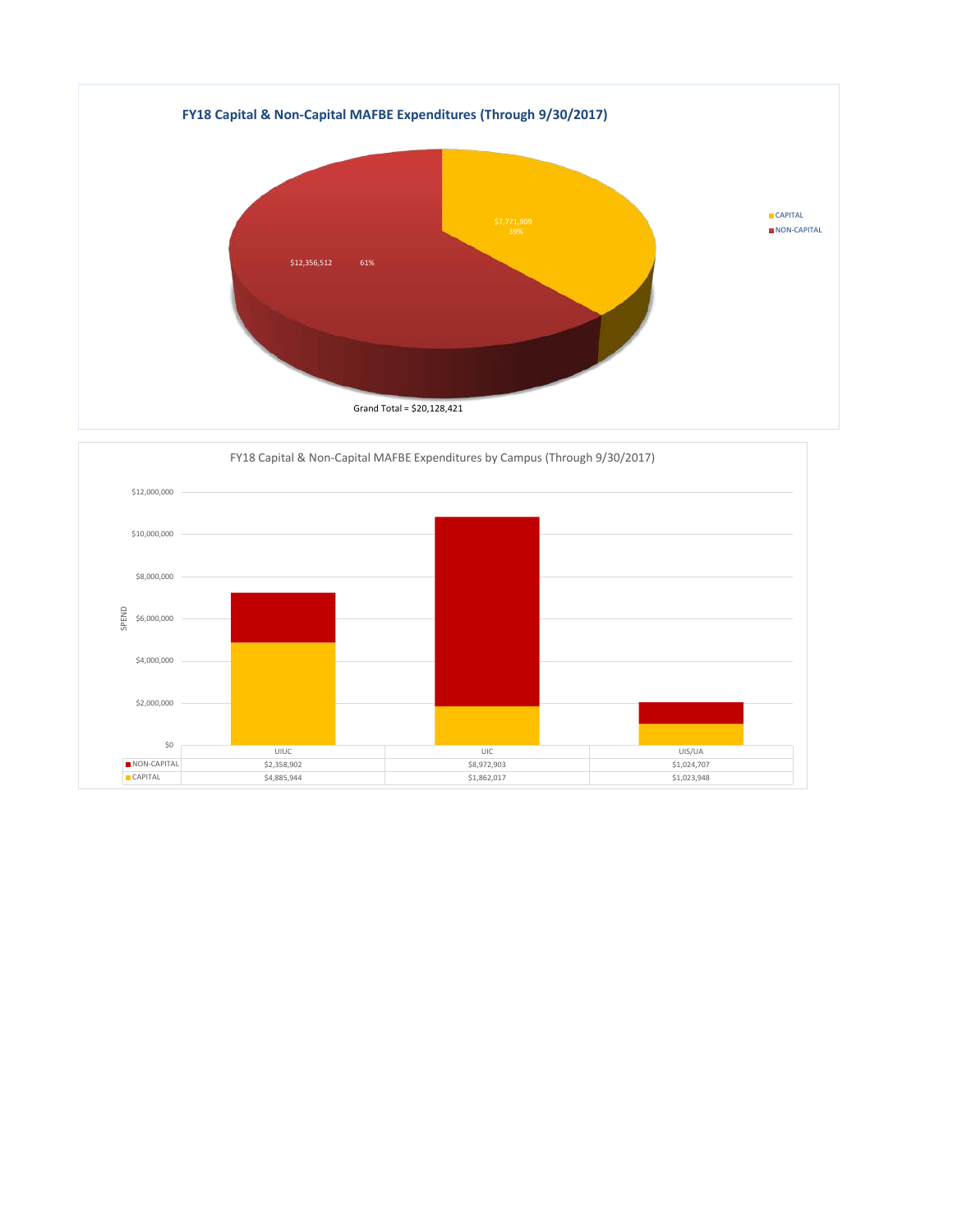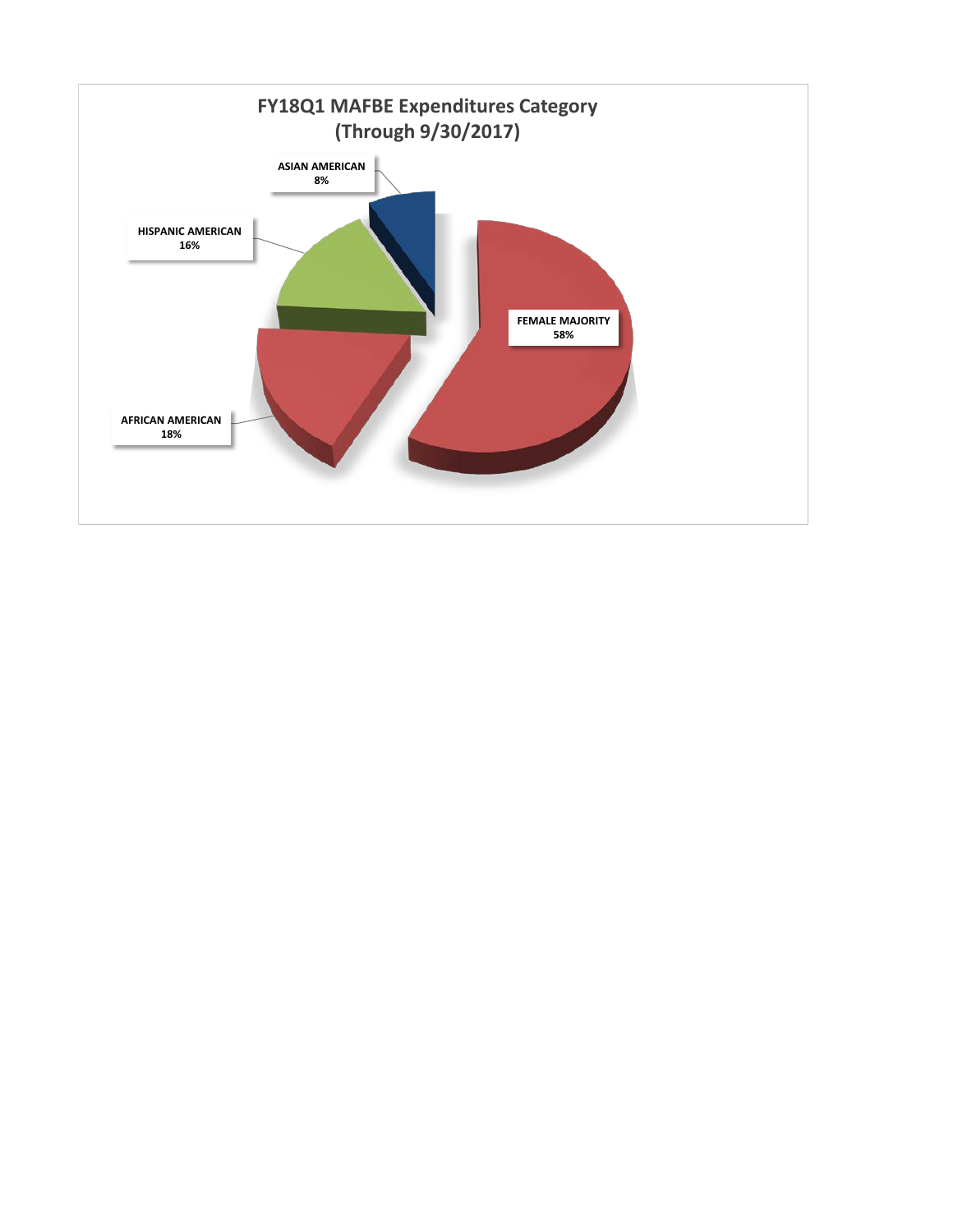| <b>VENDOR NAME</b>                                                           | <b>Minority-Category</b>                         | FY18 Q1 (Through<br>9/30/2017) | FY18 (Through<br>9/30/2017) |
|------------------------------------------------------------------------------|--------------------------------------------------|--------------------------------|-----------------------------|
| CHICAGO LIGHTHOUSE FOR PEOPLE WHO ARE BLIND AND VISUALLY I                   | DISABLED/SHELTERED/REHABILITATION                | 1,916,235                      | 1,916,235                   |
| <b>FOSTER JACOB INC</b>                                                      | <b>FEMALE MAJORITY</b>                           | 1,113,868                      | 1,113,868                   |
| <b>MLN ENTERPRISE</b>                                                        | <b>FEMALE MAJORITY</b>                           | 841,257                        | 841,257                     |
| CORPORATE TRAVEL PLANNERS INCORPORATED                                       | <b>FEMALE MAJORITY</b>                           | 664,243                        | 664,243                     |
| PRECISION BUILDERS ASSOCIATES INC                                            | <b>FEMALE MAJORITY</b>                           | 644,341                        | 644,341                     |
| J-MAC ASSOCIATES LIMITED                                                     | <b>FEMALE MAJORITY</b>                           | 607,067                        | 607,067                     |
| TSI COMMERCIAL FLOOR COVERING INC                                            | <b>FEMALE MAJORITY</b>                           | 563,401                        | 563,401                     |
| <b>KAVE INC</b>                                                              | <b>FEMALE MAJORITY</b>                           | 538,117                        | 538,117                     |
| CONECTA GROUP INCORPORATED                                                   | HISPANIC AMERICAN MALE                           | 487,860                        | 487,860                     |
| <b>VALOR TECHNOLOGIES INCORPORATED</b>                                       | HISPANIC AMERICAN MALE                           | 432,547                        | 432,547                     |
| <b>MATRIX INTEGRATION LLC</b>                                                | <b>FEMALE MAJORITY</b>                           | 382,515                        | 382,515                     |
| OLD VETERAN CONSTRUCTION INC                                                 | HISPANIC AMERICAN MALE                           | 356,411                        | 356,411                     |
| FICEK ELECTRIC COMMUNICATION SYSTEMS INC                                     | <b>FEMALE MAJORITY</b>                           | 332,959                        | 332,959                     |
| UJAMAA CONSTRUCTION INCORPORATED                                             | AFRICAN AMERICAN MALE                            | 331,770                        | 331,770                     |
| MECCOR INDUSTRIES LTD                                                        | ASIAN AMERICAN MALE                              | 317,964                        | 317,964                     |
| NATIONAL HVACDBA NATIONAL INSULATION INC                                     | AFRICAN AMERICAN MALE                            | 314,015                        | 314,015                     |
| SOUTHLAND CUSTOM DECORATING INC                                              | <b>FEMALE MAJORITY</b>                           | 285,197                        | 285,197                     |
| INTERNATIONAL QUALITY CONTRACTING INC                                        | AFRICAN AMERICAN FEMALE                          | 279,025                        | 279,025                     |
| MOODY NOLAN INCORPORATED                                                     | AFRICAN AMERICAN MALE                            | 244,099                        | 244,099                     |
| COOK FASSER ASSOCIATES INCORPORATED                                          | <b>FEMALE MAJORITY</b>                           | 234,307                        | 234,307                     |
| <b>NEW STAR INC</b>                                                          | DISABLED/SHELTERED/REHABILITATION                | 210,248                        | 210,248                     |
| NESTBUILDERS INC DBA DBHMS                                                   | HISPANIC AMERICAN MALE                           | 196,670                        | 196,670                     |
| MONTERREY SECURITY CONSULTANTS INC                                           | HISPANIC AMERICAN MALE                           | 189,721                        | 189,721                     |
| IW G INC                                                                     | HISPANIC AMERICAN MALE                           | 189,000                        | 189,000                     |
| ON THE JOB CONSULTING INC/PIXO                                               | <b>FEMALE MAJORITY</b>                           | 184,100                        | 184,100                     |
| VON ALST OPERATING LLC                                                       | <b>FEMALE MAJORITY</b>                           | 181,565                        | 181,565                     |
| MIDWAY CONTRACTING GROUP LLC                                                 | HISPANIC AMERICAN MALE                           | 170,718                        | 170,718                     |
| MILLER BUILDING GROUP                                                        | AFRICAN AMERICAN MALE                            | 151,380                        | 151,380                     |
| ELECTRICAL CONTRACTORS INC                                                   | <b>FEMALE MAJORITY</b>                           | 149,504                        | 149,504                     |
| RJS CONSTRUCTORS INC                                                         | <b>FEMALE MAJORITY</b>                           | 146,046                        | 146,046                     |
| JRH ENTERPRISES INC                                                          | <b>FEMALE MAJORITY</b>                           | 145,957                        | 145,957                     |
| LCM ARCHITECTS LLC                                                           | DISABLED/SHELTERED/REHABILITATION                | 144,063                        | 144,063                     |
| KRUT'S ELECTRIC INCORPORATED                                                 | <b>FEMALE MAJORITY</b>                           | 140,710                        | 140,710                     |
| <b>VEYA INC</b>                                                              | AFRICAN AMERICAN MALE                            | 137,601                        | 137,601                     |
| TEMCO HEATING AIR CONDITIONING INC                                           | <b>FEMALE MAJORITY</b>                           | 136,863                        |                             |
| ELETE CONSTRUCTION AND ENVIRONMENTAL INC                                     | AFRICAN AMERICAN MALE                            | 132,683                        | 136,863<br>132,683          |
| MARKET CONTRACTING SERVICES INC                                              | HISPANIC AMERICAN MALE                           | 132,557                        | 132,557                     |
| PRAIRIE RESTORATIONS INCORPORATED                                            | <b>FEMALE MAJORITY</b>                           | 129,985                        | 129,985                     |
| BAILEY EDWARD DESIGN INC                                                     | <b>FEMALE MAJORITY</b>                           | 127,159                        | 127,159                     |
| F J ROBINSONS CONTRACTING                                                    | AFRICAN AMERICAN MALE                            |                                |                             |
| <b>GREEN HOME EXPERTS LLC</b>                                                | <b>FEMALE MAJORITY</b>                           | 124,805                        | 124,805                     |
| STUDIO V DESIGN INCORPORATED                                                 | ASIAN AMERICAN FEMALE                            | 124,675<br>119,695             | 124,675                     |
| ROBERT L MILLER ASSOCIATES INC                                               | AFRICAN AMERICAN MALE                            |                                | 119,695                     |
| SNTIAL TECHNOLOGIES INCORPORATED                                             | ASIAN AMERICAN MALE                              | 118,367                        | 118,367                     |
| RESOURCE ONE OF ILLINOIS LLC                                                 | <b>FEMALE MAJORITY</b>                           | 113,145                        | 113,145                     |
| NATIONAL PAINTING INCORPORATED                                               | <b>FEMALE MAJORITY</b>                           | 110,361                        | 110,361<br>108,571          |
| <b>NES INC</b>                                                               | HISPANIC AMERICAN MALE                           | 108,571                        |                             |
| PREMIER STAFFING SOURCE INC                                                  | AFRICAN AMERICAN FEMALE                          | 100,755                        | 100,755<br>100,571          |
| SUPPLIED INDUSTRIAL SOLUTIONS INC                                            | AFRICAN AMERICAN MALE                            | 100,571                        | 98,349                      |
| <b>JSR ENTERPRISES INC</b>                                                   | AFRICAN AMERICAN FEMALE                          | 98,349                         |                             |
| NEW BEGINNINGS CONTRACTORS INC                                               | AFRICAN AMERICAN MALE                            | 95,113                         | 95,113                      |
| JAMESON SHEET METAL INC                                                      | <b>FEMALE MAJORITY</b>                           | 94,127                         | 94,127                      |
| COMMERCIAL FLOOR COVERING INC/TSI COMMERCIAL FLOOR COVERING                  | <b>FEMALE MAJORITY</b>                           | 88,458                         | 88,458                      |
| ANDERSON LOCK COMPANY LTD                                                    | <b>FEMALE MAJORITY</b>                           | 87,585                         | 87,585                      |
| LOESCHER HEATING AND AIR CONDITIONING                                        | <b>FEMALE MAJORITY</b>                           | 87,551                         | 87,551                      |
|                                                                              |                                                  | 82,286                         | 82,286                      |
| INTER-CITY SUPPLY COMPANY INC<br><b>STR PARTNERS LLC</b>                     | AFRICAN AMERICAN FEMALE<br>ASIAN AMERICAN MALE   | 80,017                         | 80,017                      |
| <b>EXPRESS ELECTRIC SUPPLY</b>                                               | AFRICAN AMERICAN MALE                            | 78,886                         | 78,886                      |
| <b>REAL DESIGNS INC</b>                                                      | <b>FEMALE MAJORITY</b>                           | 77,883                         | 77,883                      |
|                                                                              |                                                  | 77,518                         | 77,518                      |
| MIDWEST MOVING AND STORAGE INC<br>FRANKLYNN INC/CHEMICAL MAINTENANCE INC CMI | HISPANIC AMERICAN MALE<br><b>FEMALE MAJORITY</b> | 75,968                         | 75,968                      |
|                                                                              |                                                  | 75,655                         | 75,655                      |
| PEDIATRIC INTERACTIONS INCORPORATED<br>SHEN MILSOM WILKE LLC                 | <b>FEMALE MAJORITY</b><br>ASIAN AMERICAN MALE    | 71,397                         | 71,397                      |
|                                                                              |                                                  | 69,749                         | 69,749                      |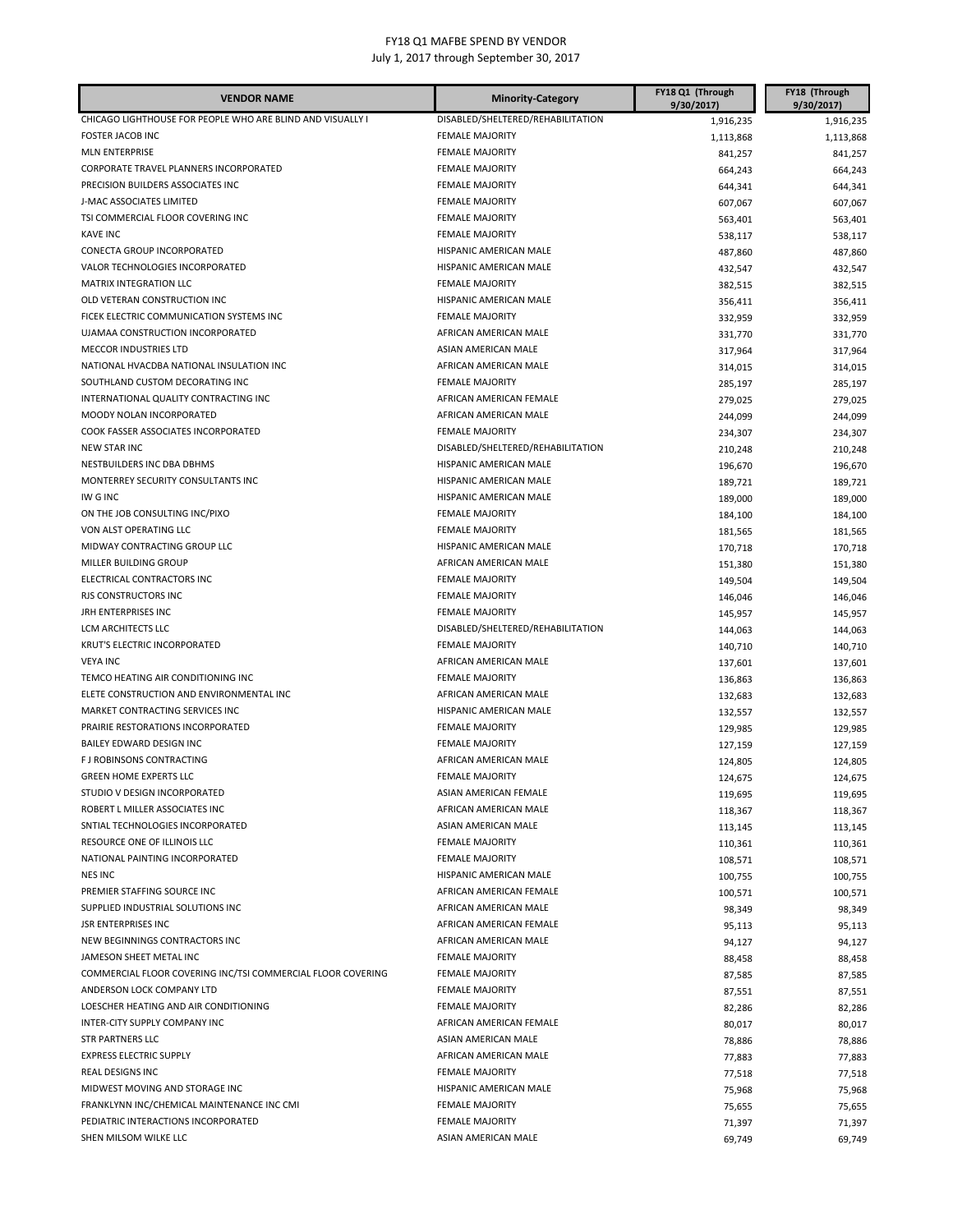| <b>VENDOR NAME</b>                              | <b>Minority-Category</b>          | FY18 Q1 (Through<br>9/30/2017) | FY18 (Through<br>9/30/2017) |
|-------------------------------------------------|-----------------------------------|--------------------------------|-----------------------------|
| WOLF ELECTRIC INC                               | <b>FEMALE MAJORITY</b>            | 67,545                         | 67,545                      |
| BRAILSFORD AND DUNLAVEY INCORPORATED            | AFRICAN AMERICAN MALE             | 66,330                         | 66,330                      |
| DAVID MASON ASSOCIATES OF ILLINOIS LTD          | AFRICAN AMERICAN MALE             | 66,109                         | 66,109                      |
| MILLENNIA PROFESSIONAL SERVICES OF ILLINOIS LTD | ASIAN AMERICAN MALE               | 65,438                         | 65,438                      |
| JP EXCAVATING AND TRUCKING                      | AFRICAN AMERICAN FEMALE           | 64,860                         | 64,860                      |
| PHD SERVICES LLC                                | <b>FEMALE MAJORITY</b>            | 64,476                         | 64,476                      |
| ENVIRONMENTAL SYSTEMS DESIGN INC                | ASIAN AMERICAN MALE               | 63,780                         | 63,780                      |
| INTERACTIVE DESIGN INC                          | AFRICAN AMERICAN FEMALE           | 63,732                         | 63,732                      |
| VIVA USA INCORPORATED                           | ASIAN AMERICAN FEMALE             | 63,419                         | 63,419                      |
| AM BUS COMPANY INCORPORATED                     | AFRICAN AMERICAN FEMALE           | 63,377                         | 63,377                      |
| TOLTECH PLUMBING CONTRACTORS LLC                | HISPANIC AMERICAN FEMALE          | 62,415                         | 62,415                      |
| RUBINOS MESIA ENGINEERS INC                     | ASIAN AMERICAN MALE               | 61,746                         | 61,746                      |
| HEALTH EDUCATION RESEARCH ASSOCIATES INC        | <b>FEMALE MAJORITY</b>            | 61,488                         | 61,488                      |
| <b>JM POLCURR INC</b>                           | HISPANIC AMERICAN MALE            | 59,023                         | 59,023                      |
| HILLCO DISTRIBUTING                             | <b>FEMALE MAJORITY</b>            | 57,816                         | 57,816                      |
| <b>TERRA DEMOLITION</b>                         | HISPANIC AMERICAN MALE            | 55,710                         | 55,710                      |
| ELECTRONIC KNOWLEDGE INTERCHANGE COMPANY        | AFRICAN AMERICAN MALE             | 55,400                         | 55,400                      |
| PARAGON PIPECOVERERS INC                        | <b>FEMALE MAJORITY</b>            | 54,822                         | 54,822                      |
| MURER CONSULTANTS INCORPORATED                  | <b>FEMALE MAJORITY</b>            | 54,121                         | 54,121                      |
| RTM ASSOCIATES INC                              | ASIAN AMERICAN MALE               | 54,012                         | 54,012                      |
| EQUIPMENT INTERNATIONAL LTD                     | <b>FEMALE MAJORITY</b>            | 53,252                         | 53,252                      |
| CCS INTERNATIONAL INC                           | ASIAN AMERICAN MALE               | 50,760                         | 50,760                      |
| TERRA ENGINEERING LTD                           | <b>FEMALE MAJORITY</b>            | 50,508                         | 50,508                      |
| MEP INFRASTRUCTURE SOLUTIONS INCORPORATED       | HISPANIC AMERICAN MALE            | 49,537                         | 49,537                      |
| ROSS BARNEY ARCHITECTS INC                      | <b>FEMALE MAJORITY</b>            | 46,966                         | 46,966                      |
| <b>UPTOWN DECORATING CORP</b>                   | HISPANIC AMERICAN MALE            | 45,933                         | 45,933                      |
| DEVELOPMENTAL SERVICES CENTER                   | DISABLED/SHELTERED/REHABILITATION | 45,840                         | 45,840                      |
| LIMERED STUDIO INCORPORATED                     | <b>FEMALE MAJORITY</b>            | 45,720                         | 45,720                      |
| PACE SYSTEMS INC                                | ASIAN AMERICAN MALE               | 45,630                         | 45,630                      |
| STEARNJOGLEKAR LTD                              | ASIAN AMERICAN MALE               | 45,313                         | 45,313                      |
| MOLITE ELECTRIC INC                             | AFRICAN AMERICAN MALE             | 44,465                         | 44,465                      |
| EVERY BLOOMIN INDUSTRIAL SUPPLYINC              | <b>FEMALE MAJORITY</b>            | 44,460                         | 44,460                      |
| WEBB ENGINEERING SERVICES INC                   | AFRICAN AMERICAN MALE             | 43,572                         | 43,572                      |
| <b>EKLA CORPORATION</b>                         | ASIAN AMERICAN FEMALE             | 43,462                         | 43,462                      |
| BAUER LATOZA STUDIO LIMITED                     | HISPANIC AMERICAN MALE            | 43,306                         | 43,306                      |
| SEICO INC                                       | DISABLED/SHELTERED/REHABILITATION | 42,585                         | 42,585                      |
| CENTRAL STATES DBA ARGO SUMMIT                  | <b>FEMALE MAJORITY</b>            | 40,945                         | 40,945                      |
| PRAIRIE FIRE SPRINKLER INC                      | <b>FEMALE MAJORITY</b>            | 40,854                         | 40,854                      |
| <b>GORDON ELECTRIC SUPPLY</b>                   | <b>FEMALE MAJORITY</b>            | 40,140                         | 40,140                      |
| <b>DASHCOINC</b>                                | <b>FEMALE MAJORITY</b>            | 37,735                         | 37,735                      |
| EMM ELECTRIC INC/MORAN ELECTRICAL CONTRACTING   | <b>FEMALE MAJORITY</b>            | 37,379                         | 37,379                      |
| DAS CONSULTING SERVICES LLC                     | ASIAN AMERICAN FEMALE             | 37,048                         | 37,048                      |
| MBB ENTERPRISES OF CHICAGO INC                  | <b>FEMALE MAJORITY</b>            | 36,244                         | 36,244                      |
| PUGH JONES AND JOHNSON PC                       | AFRICAN AMERICAN MALE             | 35,951                         | 35,951                      |
| COTTER CONSULTING INC                           | <b>FEMALE MAJORITY</b>            | 35,531                         | 35,531                      |
| SPRUCE TECHNOLOGY INCORPORATED                  | ASIAN AMERICAN MALE               | 34,563                         | 34,563                      |
| DOYLE AND ASSOCIATES                            | <b>FEMALE MAJORITY</b>            | 34,508                         | 34,508                      |
| CJ DISTRIBUTION INC                             | <b>FEMALE MAJORITY</b>            | 34,418                         | 34,418                      |
| HELSELJEPPERSON ELECTRICAL INC                  | <b>FEMALE MAJORITY</b>            | 33,836                         | 33,836                      |
| DURANGO PAINTING INC                            | HISPANIC AMERICAN MALE            | 33,272                         | 33,272                      |
| PRIMERA ENGINEERS LTD                           | <b>FEMALE MAJORITY</b>            | 32,909                         | 32,909                      |
| PANIAGUA GROUP INC                              | HISPANIC AMERICAN MALE            | 32,505                         | 32,505                      |
| LEAD IT CORPORATION                             | ASIAN AMERICAN FEMALE             | 30,870                         | 30,870                      |
| GLOBAL WATER TECHNOLOGY INC                     | HISPANIC AMERICAN MALE            | 30,766                         | 30,766                      |
| ARDMORE ASSOCIATES LLC                          | AFRICAN AMERICAN FEMALE           | 30,539                         | 30,539                      |
| MIDWEST METALS INC                              | <b>FEMALE MAJORITY</b>            | 30,078                         | 30,078                      |
| DUST EM CLEAN MAINTENANCE COMPANY INC           | AFRICAN AMERICAN FEMALE           | 29,692                         | 29,692                      |
| LIVEWIRE ELECTRICAL SYSTEMS INCORPORATED        | AFRICAN AMERICAN MALE             | 27,845                         | 27,845                      |
| CANDEO CONSULTING INCORPORATED                  | <b>FEMALE MAJORITY</b>            | 27,000                         | 27,000                      |
| <b>EVERGREEN SUPPLY CO</b>                      | <b>FEMALE MAJORITY</b>            | 26,672                         | 26,672                      |
| ENVIRONMENTAL DESIGN INTERNATIONAL INC          | AFRICAN AMERICAN FEMALE           | 26,033                         | 26,033                      |
| NOVAMED INC                                     | ASIAN AMERICAN MALE               | 25,299                         | 25,299                      |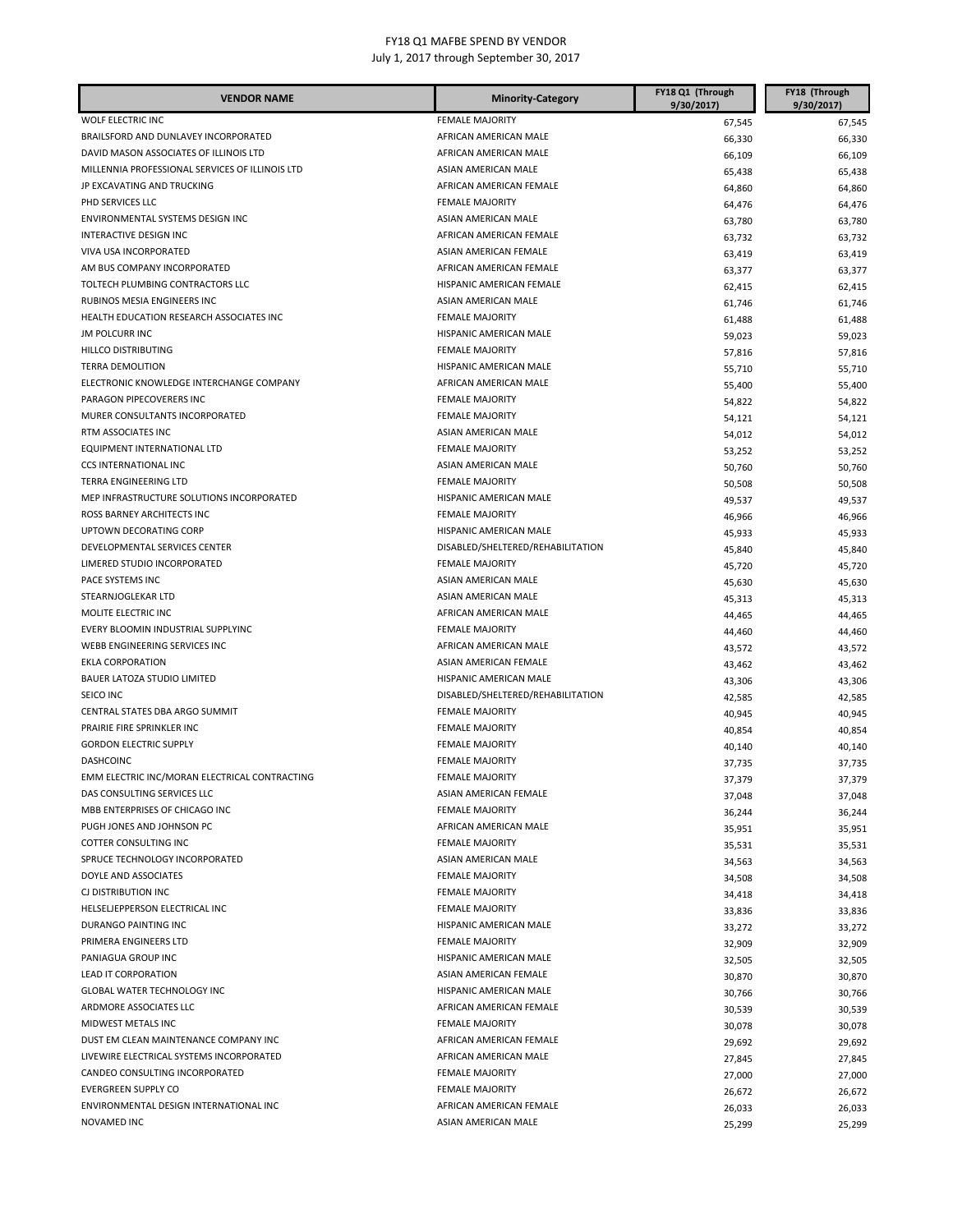| <b>VENDOR NAME</b>                                                                     | <b>Minority-Category</b>                         | FY18 Q1 (Through<br>9/30/2017) | FY18 (Through<br>9/30/2017) |
|----------------------------------------------------------------------------------------|--------------------------------------------------|--------------------------------|-----------------------------|
| <b>GIVSCO CONSTRUCTION</b>                                                             | AFRICAN AMERICAN MALE                            | 24,731                         | 24,731                      |
| BOSWELL BUILDING CONTRACTORS INC                                                       | <b>FEMALE MAJORITY</b>                           | 24,503                         | 24,503                      |
| <b>MYLEER CORPORATION</b>                                                              | AFRICAN AMERICAN FEMALE                          | 24,223                         | 24,223                      |
| <b>BELLA BAGNO INC</b>                                                                 | <b>FEMALE MAJORITY</b>                           | 23,953                         | 23,953                      |
| ADAMS PAINTING COMPANY                                                                 | AFRICAN AMERICAN MALE                            | 23,676                         | 23,676                      |
| ALARIS GROUP INCORPORATED                                                              | <b>FEMALE MAJORITY</b>                           | 23,196                         | 23,196                      |
| M AND G GRAPHICS INC                                                                   | <b>FEMALE MAJORITY</b>                           | 22,895                         | 22,895                      |
| CHICAGO COMMUNICATIONS LLC                                                             | <b>FEMALE MAJORITY</b>                           | 22,742                         | 22,742                      |
| QC ENTERPRISES INC                                                                     | <b>FEMALE MAJORITY</b>                           | 22,420                         | 22,420                      |
| TERRY GUEN DESIGN ASSOCIATES INC                                                       | ASIAN AMERICAN FEMALE                            | 21,460                         | 21,460                      |
| PROFASTS INC                                                                           | HISPANIC AMERICAN MALE                           | 21,429                         | 21,429                      |
| <b>GO PROMOTIONS INC</b>                                                               | <b>FEMALE MAJORITY</b>                           | 21,140                         | 21,140                      |
| WATTS COPY SYSTEMS INC                                                                 | <b>FEMALE MAJORITY</b>                           | 20,062                         | 20,062                      |
| OCCUPATIONAL TRAINING AND SUPPLY INC                                                   | <b>FEMALE MAJORITY</b>                           | 19,632                         | 19,632                      |
| <b>BRUSH ARCHITECTS LLC</b>                                                            | <b>FEMALE MAJORITY</b>                           | 19,495                         | 19,495                      |
| LA GRANGE CRANE SERVICE INC                                                            | <b>FEMALE MAJORITY</b>                           | 18,954                         | 18,954                      |
| MATRIX ENGINEERING CORPORATION                                                         | AFRICAN AMERICAN MALE                            | 18,909                         | 18,909                      |
| KCOM TRANSPORT SERVICES INC                                                            | <b>FEMALE MAJORITY</b>                           | 18,900                         | 18,900                      |
| PROFESSIONAL DYNAMIC NETWORK INC                                                       | AFRICAN AMERICAN MALE                            | 18,794                         | 18,794                      |
| TRC WORLDWIDE ENGINEERING INCORPORATED                                                 | ASIAN AMERICAN MALE                              | 18,666                         | 18,666                      |
| UNIVERSAL INSULATION INC                                                               | HISPANIC AMERICAN MALE                           | 17,820                         | 17,820                      |
| MSM SOLUTIONS INC                                                                      | AFRICAN AMERICAN MALE                            | 17,605                         | 17,605                      |
| JEET INCORPORATED                                                                      | <b>FEMALE MAJORITY</b>                           | 17,020                         | 17,020                      |
| HANNO WEBER ASSOCIATES ARCHITECTUREURBAN DESIGN                                        | HISPANIC AMERICAN MALE                           | 16,873                         | 16,873                      |
| DYNAMIX ENGINEERING LTD                                                                | AFRICAN AMERICAN MALE                            | 15,589                         | 15,589                      |
| DEN CONSTRUCTION MANAGEMENT LLC DBA DENCO                                              | HISPANIC AMERICAN MALE                           | 15,215                         | 15,215                      |
| <b>GALAXY ENVIRONMENTAL INC</b>                                                        | HISPANIC AMERICAN MALE                           | 14,895                         | 14,895                      |
| STOCKS BUSINESS FURNITURE INC/STOCKS OFFICE FURNITURE                                  | <b>FEMALE MAJORITY</b>                           | 14,837                         | 14,837                      |
| A-PRO EXECS LLC                                                                        | AFRICAN AMERICAN FEMALE                          | 14,501                         | 14,501                      |
| PROGRESSIVE INDUSTRIES INC                                                             | <b>FEMALE MAJORITY</b>                           | 13,520                         | 13,520                      |
| TAC CONSTRUCTION COMPANY                                                               | <b>FEMALE MAJORITY</b>                           | 13,233                         | 13,233                      |
| ORNELAS CONSTRUCTION COMPANY                                                           | HISPANIC AMERICAN MALE                           | 13,100                         | 13,100                      |
| <b>CIVIL DESIGN INC</b>                                                                | <b>FEMALE MAJORITY</b>                           | 13,050                         | 13,050                      |
| SELECT CONTRACTING LLC                                                                 | <b>FEMALE MAJORITY</b>                           | 12,600                         | 12,600                      |
| <b>BRIDGEWAY INCORPORATED</b>                                                          | DISABLED/SHELTERED/REHABILITATION                | 12,586                         | 12,586                      |
| <b>HYGIENEERING INC</b>                                                                | <b>FEMALE MAJORITY</b>                           | 12,091                         | 12,091                      |
| WE'RE CLEANING INC                                                                     | AFRICAN AMERICAN FEMALE                          | 12,036                         | 12,036                      |
| CR SCHMIDT INC<br>MCGUIRE IGLESKI AND ASSOCIATES INCORPORATED                          | <b>FEMALE MAJORITY</b><br><b>FEMALE MAJORITY</b> | 11,828                         | 11,828                      |
|                                                                                        |                                                  | 11,643                         | 11,643                      |
| TOVAR SNOW PROFESSIONALS INC                                                           | HISPANIC AMERICAN MALE                           | 11,597                         | 11,597                      |
| ARCHITECTS ENTERPRISE LTD                                                              | AFRICAN AMERICAN MALE                            | 11,237                         | 11,237                      |
| CHRISTY WEBBER AND CO/CHRISTY WEBBER LANDSCAPES<br>SANCHEZ AND DANIELS AND HOFFMAN LLP | <b>FEMALE MAJORITY</b><br>HISPANIC AMERICAN MALE | 11,110                         | 11,110                      |
| <b>ENCORE UNLIMITED LLC</b>                                                            | <b>FEMALE MAJORITY</b>                           | 11,034                         | 11,034                      |
| RES CONSTRUCTION INC                                                                   | HISPANIC AMERICAN FEMALE                         | 10,985                         | 10,985                      |
| CALUMET DECORATING SERVICE INC                                                         | <b>FEMALE MAJORITY</b>                           | 10,980                         | 10,980                      |
| KEYBOARD ENTERPRISES DEVELOPMENT INC                                                   | AFRICAN AMERICAN MALE                            | 10,571                         | 10,571                      |
| AMAZING EDIBLES LTD                                                                    | HISPANIC AMERICAN FEMALE                         | 9,720                          | 9,720                       |
| MACON RESOURCES INC                                                                    | DISABLED/SHELTERED/REHABILITATION                | 9,485                          | 9,485                       |
| SIEBERT CONSTRUCTION MILLWORK INC                                                      | <b>FEMALE MAJORITY</b>                           | 9,171                          | 9,171                       |
| VISION PAINTING DECORATING SERVICES INCORPORATED                                       | AFRICAN AMERICAN MALE                            | 9,100                          | 9,100                       |
| MIDDLETON CONSTRUCTION CONSULTING OF ILLINOIS LLC                                      | SDVOSB                                           | 9,000<br>8,875                 | 9,000<br>8,875              |
| UPLAND DESIGN LTD                                                                      | <b>FEMALE MAJORITY</b>                           |                                |                             |
| CHEMCO INDUSTRIES INC                                                                  | ASIAN AMERICAN MALE                              | 8,787<br>8,510                 | 8,787<br>8,510              |
| <b>NOVAREST INC</b>                                                                    | <b>FEMALE MAJORITY</b>                           |                                | 8,448                       |
| FIRE STOP TECHNOLOGIES INC                                                             | <b>FEMALE MAJORITY</b>                           | 8,448<br>8,354                 | 8,354                       |
| BAYSINGER DESIGN GROUP INC                                                             | <b>FEMALE MAJORITY</b>                           | 8,258                          | 8,258                       |
| JOSAM ACQUISITIONS LLC/GOOD TO GO FOOD                                                 | <b>FEMALE MAJORITY</b>                           | 8,251                          | 8,251                       |
| LEEDER FURNITURE LLC                                                                   | <b>FEMALE MAJORITY</b>                           | 8,175                          | 8,175                       |
| QUERCUS CONSULTING INC                                                                 | <b>FEMALE MAJORITY</b>                           | 8,000                          | 8,000                       |
| RELIABLE ENVIRONMENTAL SOLUTIONS INCORPORATED                                          | <b>FEMALE MAJORITY</b>                           | 7,887                          | 7,887                       |
| SITE DESIGN GROUP LTD                                                                  | ASIAN AMERICAN MALE                              | 7,873                          | 7,873                       |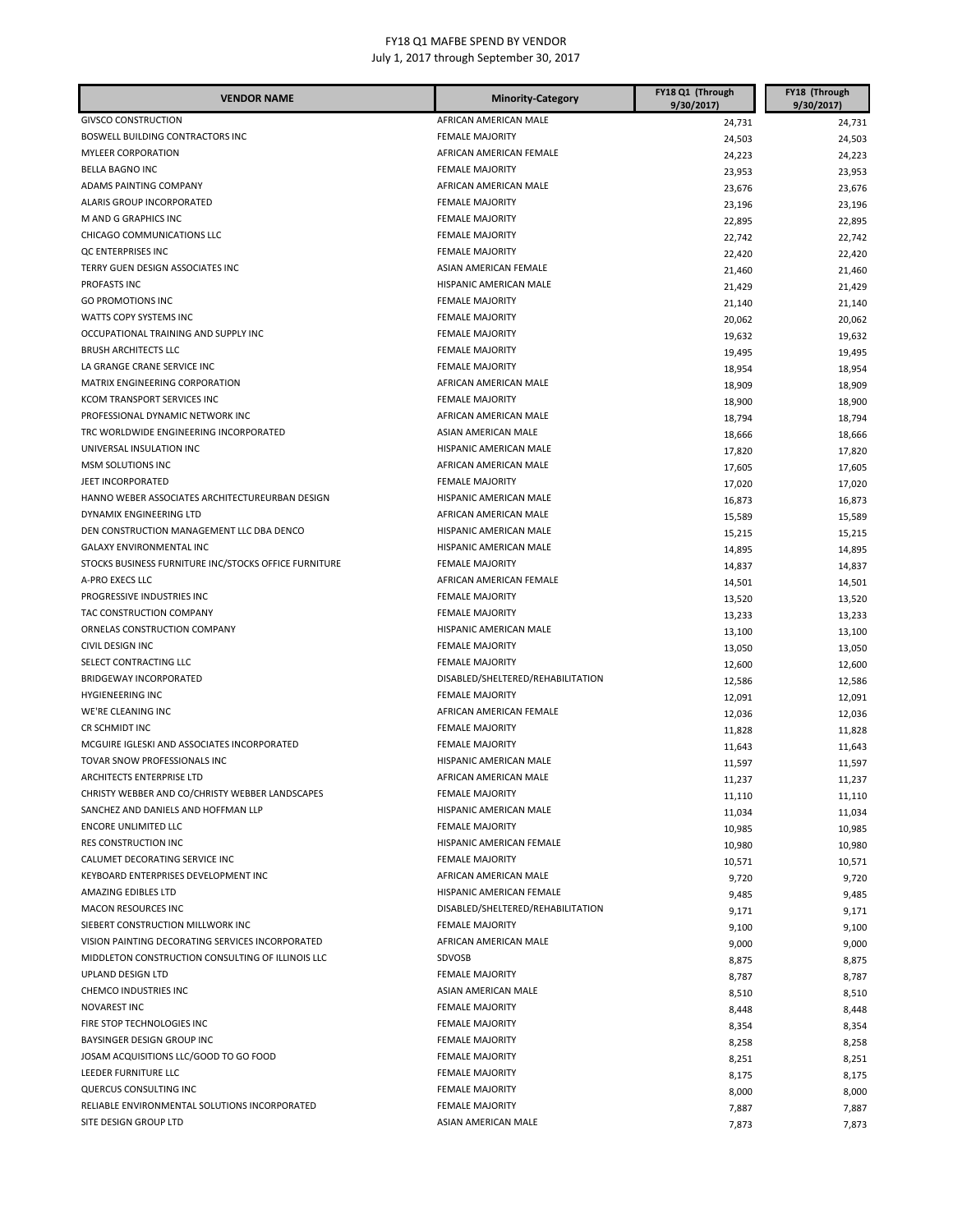| <b>VENDOR NAME</b>                                | <b>Minority-Category</b>          | FY18 Q1 (Through<br>9/30/2017) | FY18 (Through<br>9/30/2017) |
|---------------------------------------------------|-----------------------------------|--------------------------------|-----------------------------|
| AC GENTROL INCORPORATED                           | ASIAN AMERICAN MALE               | 7,774                          | 7,774                       |
| EXPRESS BUSINESS PRODUCTS LLC                     | <b>FEMALE MAJORITY</b>            | 7,712                          | 7,712                       |
| CHICAGO COMMERCIAL INSTALLATION INC               | ASIAN AMERICAN FEMALE             | 7,575                          | 7,575                       |
| ACACIA FINANCIAL GROUP INC                        | <b>FEMALE MAJORITY</b>            | 7,500                          | 7,500                       |
| <b>FORWARD SPACE</b>                              | <b>FEMALE MAJORITY</b>            | 7,135                          | 7,135                       |
| FUHRMANN ENGINEERING INC                          | <b>FEMALE MAJORITY</b>            | 7,123                          | 7,123                       |
| NEAL AND LEROY LLC                                | AFRICAN AMERICAN MALE             | 7,088                          | 7,088                       |
| EVERYTHING DIVISION 12 INC                        | <b>FEMALE MAJORITY</b>            | 7,000                          | 7,000                       |
| ROGARDS OFFICE PRODU                              | <b>FEMALE MAJORITY</b>            | 6,937                          | 6,937                       |
| <b>DEKAYO CORPORATION</b>                         | HISPANIC AMERICAN MALE            | 6,899                          | 6,899                       |
| SUPERIOR FLOOR COVERING INCORPORATED              | <b>FEMALE MAJORITY</b>            | 6,814                          | 6,814                       |
| YOUR PARTNER PROMOTIONS INC                       | <b>FEMALE MAJORITY</b>            | 6,395                          | 6,395                       |
| LEVEL1 GLOBAL SOLUTIONS LLC                       | AFRICAN AMERICAN MALE             | 6,105                          | 6,105                       |
| CORPORATE CONCEPTS INC                            | <b>FEMALE MAJORITY</b>            | 5,638                          | 5,638                       |
| ILLINI SUPPLY INCORPORATED                        | <b>FEMALE MAJORITY</b>            | 5,472                          | 5,472                       |
| <b>NAK-MAN CORP</b>                               | ASIAN AMERICAN MALE               | 5,456                          | 5,456                       |
| MILHOUSE ENGINEERING AND CONSTRUCTION INC         | AFRICAN AMERICAN MALE             | 5,357                          | 5,357                       |
| <b>BURKE BURNS AND PINELLI LTD</b>                | <b>FEMALE MAJORITY</b>            | 5,238                          | 5,238                       |
| PRODUCTION DISTRIBUTION COMPANIES                 | AFRICAN AMERICAN MALE             | 5,088                          | 5,088                       |
| <b>HIGH RISE SECURITY</b>                         | HISPANIC AMERICAN MALE            | 4,599                          | 4,599                       |
| WRF ENGINEERS LLC                                 | <b>FEMALE MAJORITY</b>            | 4,377                          | 4,377                       |
| ILLINI FIRE EQUIPMENT CO INC                      | <b>FEMALE MAJORITY</b>            | 3,997                          | 3,997                       |
| <b>IMPACT SOLUTIONS INC</b>                       | <b>FEMALE MAJORITY</b>            | 3,938                          | 3,938                       |
| <b>GRANT LAW LLC</b>                              | AFRICAN AMERICAN MALE             | 3,852                          | 3,852                       |
| <b>CUSTOM ENGINEERING INC</b>                     | AFRICAN AMERICAN MALE             | 3,746                          | 3,746                       |
| PROTYPE PRINTING INCORPORATED                     | <b>FEMALE MAJORITY</b>            | 3,624                          | 3,624                       |
| ALTUSWORKS INCORPORATED                           | <b>FEMALE MAJORITY</b>            | 3,535                          | 3,535                       |
| YAGLA ENGINEERING SERVICES INC                    | <b>FEMALE MAJORITY</b>            | 3,385                          | 3,385                       |
| CPMH CONSTRUCTION INC                             | HISPANIC AMERICAN MALE            | 3,189                          | 3,189                       |
| HI-TEK ENVIRONMENTAL INC/STAT ANALYSIS CORP       | ASIAN AMERICAN MALE               | 3,170                          | 3,170                       |
| <b>COMMUNITY SUPPORT SYSTEMS</b>                  | DISABLED/SHELTERED/REHABILITATION | 3,150                          | 3,150                       |
| POOL ADMINISTRATORS INCORPORATED                  | <b>FEMALE MAJORITY</b>            | 3,142                          | 3,142                       |
| MJB DECORATINGINC                                 | <b>FEMALE MAJORITY</b>            | 3,139                          | 3,139                       |
| MORRISSEY CONTRACTING                             | <b>FEMALE MAJORITY</b>            | 3,060                          | 3,060                       |
| ACTIVE ELECTRICAL SUPPLY COMPANY INC              | <b>FEMALE MAJORITY</b>            | 2,958                          | 2,958                       |
| LASER INNOVATIONS INC                             | DISABLED/SHELTERED/REHABILITATION | 2,865                          | 2,865                       |
| <b>KSID INTERIORS INC</b>                         | <b>FEMALE MAJORITY</b>            | 2,846                          | 2,846                       |
| LESTER AND ROSALIE ANIXTER CENTER                 | DISABLED/SHELTERED/REHABILITATION | 2,832                          | 2,832                       |
| <b>MICRO CITY</b>                                 | ASIAN AMERICAN MALE               | 2,700                          | 2,700                       |
| EC PURDY AND ASSOCIATES                           | ASIAN AMERICAN FEMALE             | 2,500                          | 2,500                       |
| PHOENIX BUSINESS SOLUTIONS LLC                    | <b>FEMALE MAJORITY</b>            | 2,318                          | 2,318                       |
| ENBEE PAINTING AND DECORATING INCORPORATED        | <b>FEMALE MAJORITY</b>            | 2,275                          | 2,275                       |
| RD MCMILLEN ENTERPRISES INCORPORATED              | <b>FEMALE MAJORITY</b>            | 2,250                          | 2,250                       |
| <b>ACTION BAG COMPANY</b>                         | <b>FEMALE MAJORITY</b>            | 2,205                          | 2,205                       |
| LANDSCAPE SOLUTIONS LLC                           | <b>FEMALE MAJORITY</b>            | 2,000                          | 2,000                       |
| JOHNSON LASKY KINDELIN ARCHITECTS                 | <b>FEMALE MAJORITY</b>            | 1,988                          | 1,988                       |
| RADA ARCHITECTS LTD                               | <b>FEMALE MAJORITY</b>            | 1,923                          | 1,923                       |
| DIRECTIONS UNLIMITED INC/PROMOPARTNERS            | <b>FEMALE MAJORITY</b>            | 1,847                          | 1,847                       |
| PROGRESSIVE ELECTRIC INC                          | <b>FEMALE MAJORITY</b>            | 1,802                          | 1,802                       |
| MEDICAL EXPRESS AMBULANCE SERVICE INCORPORATED    | AFRICAN AMERICAN FEMALE           | 1,758                          | 1,758                       |
| THG FOODS INC/FOUR COURSES CATERING               | AFRICAN AMERICAN MALE             | 1,628                          | 1,628                       |
| SOUTHWEST SPRING INC                              | <b>FEMALE MAJORITY</b>            | 1,586                          | 1,586                       |
| LAKE SHORE BUSINESS FORMS CO                      | <b>FEMALE MAJORITY</b>            | 1,493                          | 1,493                       |
| MULTILINGUAL CONNECTIONS LLC                      | <b>FEMALE MAJORITY</b>            | 1,297                          | 1,297                       |
| <b>EVERLIGHTS INCORPORATED</b>                    | <b>FEMALE MAJORITY</b>            | 1,269                          | 1,269                       |
| NETA SCIENTIFIC INC                               | AFRICAN AMERICAN FEMALE           | 1,216                          | 1,216                       |
| J AVE DEVELOPMENT INC                             | HISPANIC AMERICAN MALE            | 1,200                          | 1,200                       |
| HUGH LIGHTING DESIGN LLC                          | ASIAN AMERICAN MALE               | 1,192                          | 1,192                       |
| MASSIE MASSIE ASSOCIATES INC                      | <b>FEMALE MAJORITY</b>            | 1,174                          | 1,174                       |
| UCP LAND OF LINCOLN                               | DISABLED/SHELTERED/REHABILITATION | 1,130                          | 1,130                       |
| AUDREY J WEINSTEIN DBA A WEINSTEIN AND ASSOCIATES | <b>FEMALE MAJORITY</b>            | 1,066                          | 1,066                       |
| SUNRISE HITEK GROUP LLC/SUNRISE DIGITAL           | ASIAN AMERICAN MALE               | 1,048                          | 1,048                       |